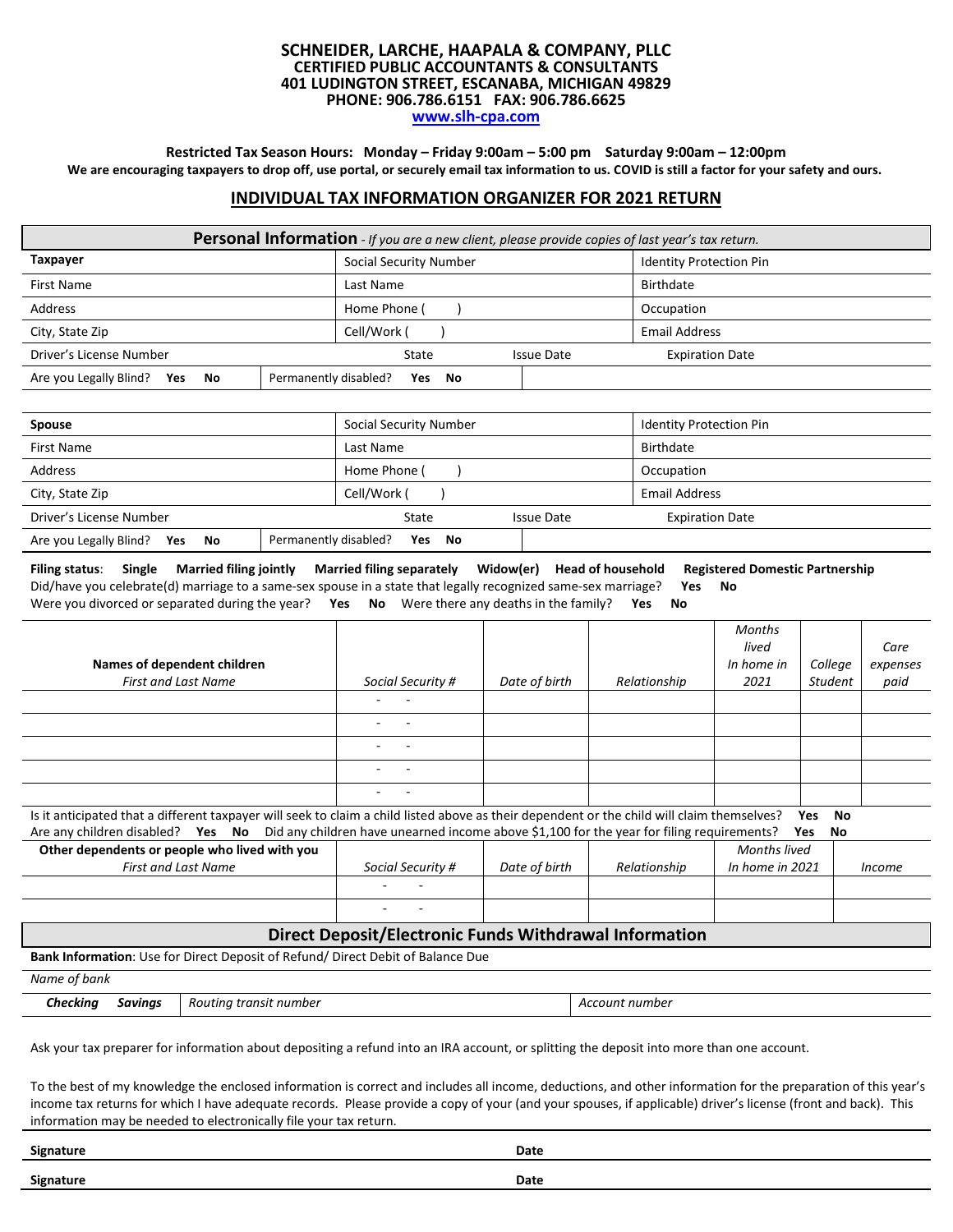|                                                                                                                                                                                                                                                                     |            |          | <b>Questions - All Taxpayers</b><br>Yes refers to both taxpayer and spouse. Enter? if unsure.                                                                                                    |  |  |
|---------------------------------------------------------------------------------------------------------------------------------------------------------------------------------------------------------------------------------------------------------------------|------------|----------|--------------------------------------------------------------------------------------------------------------------------------------------------------------------------------------------------|--|--|
| PERSONAL<br><b>INFO</b>                                                                                                                                                                                                                                             | Yes        | No       | Did your marital status change during the year?<br>If yes, explain:                                                                                                                              |  |  |
|                                                                                                                                                                                                                                                                     | Yes        | No       | Can you be claimed as a dependent by another taxpayer?                                                                                                                                           |  |  |
|                                                                                                                                                                                                                                                                     | Yes        | No       | Do any of your dependents have unearned income in excess of \$2,200? (Kiddie tax)                                                                                                                |  |  |
|                                                                                                                                                                                                                                                                     | Yes        | No       | Did you pay for child care while you worked or looked for work?                                                                                                                                  |  |  |
|                                                                                                                                                                                                                                                                     | Yes        | No       | Did you pay any expenses related to the adoption of a child during the year?                                                                                                                     |  |  |
| <b>DEPENDENT</b><br><b>INFO</b>                                                                                                                                                                                                                                     | Yes        | No       | If you are divorced or separated with child(ren), do you have a divorce decree or other form of separation agreement<br>which establishes custodial responsibilities?                            |  |  |
|                                                                                                                                                                                                                                                                     | Yes        | No       | Did any births, adoptions, marriages, separations, divorces or deaths occur related to you, your spouse or any of your<br>dependents in 2021?                                                    |  |  |
|                                                                                                                                                                                                                                                                     | Yes        | No       | Did you start a new business, purchase rental property, or receive income from a sharing/gig activity during the year?                                                                           |  |  |
| PURCHASES, SALES,<br>INFORMATION                                                                                                                                                                                                                                    | Yes        | No       | Did you purchase or sell a principal residence during the year?                                                                                                                                  |  |  |
| AND DEBT                                                                                                                                                                                                                                                            | Yes        | No       | Did you have any investments become worthless or were you a victim of investment theft in 2021??                                                                                                 |  |  |
|                                                                                                                                                                                                                                                                     | Yes        | No       | Are you involved in bankruptcy, foreclosure, repossession, or had any debt (including credit cards) cancelled?                                                                                   |  |  |
|                                                                                                                                                                                                                                                                     | Yes        | No       | Did you sell an existing business, rental or other property this year?                                                                                                                           |  |  |
|                                                                                                                                                                                                                                                                     | Yes        | No       | Did you lend money with the understanding of repayment in this year and it became totally uncollectable?                                                                                         |  |  |
|                                                                                                                                                                                                                                                                     | Yes        | No       | Do you own a business or an interest in a partnership, corporation, LLC, or other venture?                                                                                                       |  |  |
|                                                                                                                                                                                                                                                                     | Yes        | No       | Were you granted, or did you exercise, any employer stock options during 2021?                                                                                                                   |  |  |
|                                                                                                                                                                                                                                                                     | Yes        | No       | Did you pay or receive alimony in 2021?<br>Paid/received \$<br><b>Recipient SSN#</b><br>Date of divorce                                                                                          |  |  |
| INCOME INFORMATION                                                                                                                                                                                                                                                  | Yes        | No       | Did you have any foreign income or pay any foreign taxes during the year, directly or indirectly, such as from investment<br>accounts, partnerships or a foreign employer?                       |  |  |
|                                                                                                                                                                                                                                                                     | Yes        | No       | Did you receive any income from an installment sale?                                                                                                                                             |  |  |
|                                                                                                                                                                                                                                                                     | Yes        | No       | Did you receive any disability income during the year?                                                                                                                                           |  |  |
|                                                                                                                                                                                                                                                                     | Yes        | No       | Did you receive tip income not reported to your employer this year?                                                                                                                              |  |  |
|                                                                                                                                                                                                                                                                     | Yes        | No       | Did any of your life insurance policies mature, or did you surrender any policies?                                                                                                               |  |  |
|                                                                                                                                                                                                                                                                     | Yes        | No<br>No | Did you receive any awards, prizes, hobby income, gambling or lottery winnings?                                                                                                                  |  |  |
| Do you expect a large fluctuation in income, deductions, or withholding next year, such as retirement?<br>Yes<br>Did you, your spouse, or your dependents attend a post-secondary school during the year, or plan to attend one in the<br>No<br>Yes<br>coming year? |            |          |                                                                                                                                                                                                  |  |  |
| <b>INFORMATION</b><br>EDUCATION                                                                                                                                                                                                                                     | Yes        | No       | Did you make any withdrawals from an education savings or 529 Plan account? Please enclose forms.                                                                                                |  |  |
|                                                                                                                                                                                                                                                                     | Yes        | No       | Did you cash any Series EE or I U.S. Savings bonds issued after 1989?<br>Did you enroll for lower cost Marketplace Coverage through healthcare.gov under the Affordable Care Act? If yes, please |  |  |
| INFORMATION<br>CARE                                                                                                                                                                                                                                                 | Yes        | No       | provide any Form(s) 1095-A you received.                                                                                                                                                         |  |  |
| <b>HEALTH</b>                                                                                                                                                                                                                                                       | Yes        | No       | Did you make any contributions before April 18, 2022 to a Health saving account (HSA) or Archer MSA?                                                                                             |  |  |
|                                                                                                                                                                                                                                                                     | Yes        | No       | Did you receive any distributions from a Health savings account (HSA)? Include Forms 1099-SA and Form 5498-SA                                                                                    |  |  |
|                                                                                                                                                                                                                                                                     | Yes        | No       | Did you pay long-term care premiums for yourself or your family?                                                                                                                                 |  |  |
|                                                                                                                                                                                                                                                                     | Yes        | No       | Did you pay any interest on a loan for a boat or RV that has living quarters?                                                                                                                    |  |  |
| DEDUCTION<br><b>ITEMIZED</b><br><b>INFO</b>                                                                                                                                                                                                                         | Yes<br>Yes | No<br>No | Did you refinance a mortgage or take a home equity loan? If yes, provide closing statement.<br>Did you incur any business casualty or theft loss or any condemnation awards during the year?     |  |  |
|                                                                                                                                                                                                                                                                     | Yes        | No       | Do you have evidence to substantiate all of your charitable deductions?                                                                                                                          |  |  |
|                                                                                                                                                                                                                                                                     | Yes        | No       | Did you make any major purchases during the year (cars, boats, motorhomes, etc.)?                                                                                                                |  |  |
|                                                                                                                                                                                                                                                                     | Yes        | No       | Did you make any gifts of more than \$15,000 to any individual?                                                                                                                                  |  |  |
|                                                                                                                                                                                                                                                                     | Yes        | No       | Did you acquire, use, dispose of or hold any virtual currency (such as bitcoin)?                                                                                                                 |  |  |
|                                                                                                                                                                                                                                                                     | Yes        | No       | Did you pay any individual for domestic services in your home?                                                                                                                                   |  |  |
|                                                                                                                                                                                                                                                                     | Yes        | No       | Did you make any solar energy improvements to any property you own?                                                                                                                              |  |  |
|                                                                                                                                                                                                                                                                     | Yes        | No       | Did you make energy efficient improvement to your main home this year?                                                                                                                           |  |  |
|                                                                                                                                                                                                                                                                     | Yes        | No       | Did you purchase a new energy-efficient car, truck, or van?                                                                                                                                      |  |  |
|                                                                                                                                                                                                                                                                     | Yes        | No       | Did you have a financial interest in or signature authority over a financial account such as bank account, securities<br>account, or brokerage account, located in a foreign country?            |  |  |
|                                                                                                                                                                                                                                                                     | Yes        | No       | Did you have any foreign financial accounts, foreign financial assets, or hold an interest in a foreign entity?                                                                                  |  |  |
| MISCELLANEOUS INFORMATION                                                                                                                                                                                                                                           | Yes        | No       | Did you receive correspondence from the State or the Internal Revenue Service?<br>If so, explain                                                                                                 |  |  |
|                                                                                                                                                                                                                                                                     | Yes        | No       | Did you receive an Identity Protection PIN from the Internal Revenue Service or have you been a victim of identity theft?<br>If yes, attach the IRS letter.                                      |  |  |
|                                                                                                                                                                                                                                                                     | Yes        | No       | Do you want to designate \$3 to the Presidential Election Campaign Fund? If you check yes, it will not change your tax or<br>reduce your refund.                                                 |  |  |
|                                                                                                                                                                                                                                                                     | Yes        | No       | Would you like the IRS and State to discuss your tax return with your tax preparer if any questions should arise?                                                                                |  |  |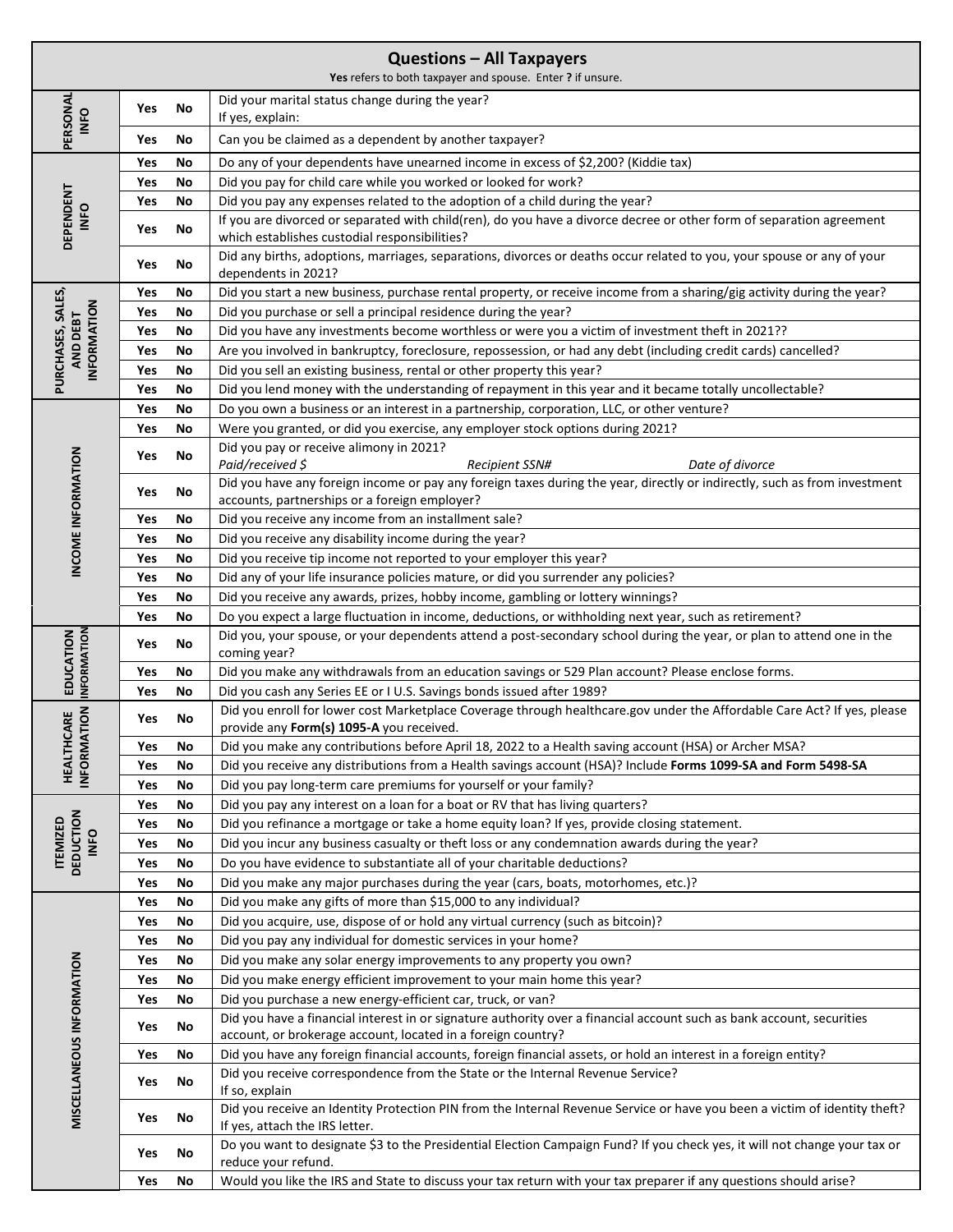|                   | Yes                                                                                                                                                           | No              |  | Are you a member of the Military?                            |                                                        |                        |                     |                        |  |  |  |  |
|-------------------|---------------------------------------------------------------------------------------------------------------------------------------------------------------|-----------------|--|--------------------------------------------------------------|--------------------------------------------------------|------------------------|---------------------|------------------------|--|--|--|--|
| ≅<br>NUED)<br>ō   | Yes                                                                                                                                                           | No              |  | Has your will or trust been updated in the last three years? |                                                        |                        |                     |                        |  |  |  |  |
|                   | Did you receive any economic impact payments (stimulus payments during 2021)?<br>If yes, provide the amounts and the date received or Form 6475.<br>No<br>Yes |                 |  |                                                              |                                                        |                        |                     |                        |  |  |  |  |
| Ξ                 |                                                                                                                                                               |                 |  | <b>Payment Date:</b>                                         |                                                        | Amount: \$             |                     |                        |  |  |  |  |
| ANEOUS<br>(CONTIN | Yes                                                                                                                                                           | No              |  |                                                              | Did you receive any Advance Child Tax Credit payments? |                        |                     |                        |  |  |  |  |
|                   |                                                                                                                                                               |                 |  | If yes, enter the amounts or attach Letter 6419.             |                                                        |                        |                     |                        |  |  |  |  |
|                   | <b>Payment Date</b>                                                                                                                                           |                 |  | <b>Amount Received</b>                                       | <b>Payment Date</b>                                    | <b>Amount Received</b> | <b>Payment Date</b> | <b>Amount Received</b> |  |  |  |  |
| <b>MISCEI</b>     |                                                                                                                                                               | July 15,2021    |  |                                                              | September 15, 2021                                     |                        | November 15, 2021   |                        |  |  |  |  |
|                   |                                                                                                                                                               | August 13, 2021 |  |                                                              | October 15, 2021                                       |                        | December 15, 2021   |                        |  |  |  |  |

|                                                                                               |                                 | <b>State Information</b>       |                                              |                     |     |    |   |
|-----------------------------------------------------------------------------------------------|---------------------------------|--------------------------------|----------------------------------------------|---------------------|-----|----|---|
| <b>Full-year resident</b><br>Part-year resident                                               | Non-resident                    |                                |                                              |                     |     |    |   |
| States of residence during 2021:                                                              |                                 | Dates:                         |                                              |                     |     |    |   |
|                                                                                               |                                 |                                |                                              |                     |     |    |   |
|                                                                                               |                                 |                                |                                              |                     |     |    |   |
| <b>School District:</b>                                                                       |                                 | Did you own or rent your home? | Own                                          | Rent                |     |    |   |
|                                                                                               |                                 |                                |                                              |                     |     |    |   |
| Are you or your spouse a veteran with a service-connected disability?                         |                                 | <b>Yes</b><br>No               |                                              | %                   |     |    | % |
| Are you or your spouse a "resident tribal member" of a federally recognized Indian Tribe?     |                                 |                                | Yes<br>No l                                  | If yes, what tribe? |     |    |   |
| Contributions made to:                                                                        | <b>Michigan Education Trust</b> |                                | <b>Michigan Education Savings Plan(MESP)</b> |                     |     |    |   |
|                                                                                               |                                 |                                | Including MI 529 Advisor Plan(MAP)           |                     |     |    |   |
| Payments made in 2021                                                                         |                                 |                                |                                              |                     |     |    |   |
| Did you purchase tangible personal property items that you did not pay Michigan sales tax on? |                                 |                                |                                              |                     | Yes | No |   |
|                                                                                               |                                 |                                |                                              |                     |     |    |   |

*If yes, what was purchased and how much was spent including shipping and handling?*  $\vert$  \$

| Quarterly Tax Estimates Paid - Federal and State |           |                |           |        |  |  |  |  |
|--------------------------------------------------|-----------|----------------|-----------|--------|--|--|--|--|
|                                                  |           | <b>Federal</b> |           | State  |  |  |  |  |
|                                                  | Date paid | Amount         | Date paid | Amount |  |  |  |  |
| $1st$ quarter 2021                               |           |                |           |        |  |  |  |  |
| 2 <sup>nd</sup> quarter 2021                     |           |                |           |        |  |  |  |  |
| 3rd quarter 2021                                 |           |                |           |        |  |  |  |  |
| 4 <sup>th</sup> quarter 2021                     |           |                |           |        |  |  |  |  |
| Other:                                           |           |                |           |        |  |  |  |  |
| TOTAL estimates paid for 2021                    |           |                |           |        |  |  |  |  |

## **Income Information**

Please bring in all supporting documentation such as W-2's, 1099's, 1095 from Marketplace healthcare, K-1's from employers, partnerships, S corporations, estates and trusts, brokerage houses, mutual funds, banks and credit unions, etc. for the following:

| • Wages, salaries and tips                                        |                                                                         | • Annuities                                                                                                                |  |  |  |  |
|-------------------------------------------------------------------|-------------------------------------------------------------------------|----------------------------------------------------------------------------------------------------------------------------|--|--|--|--|
| • Interest income                                                 |                                                                         | • Unemployment compensation (Form 1099-G)                                                                                  |  |  |  |  |
| • Tax exempt interest income received (attach year-end statement) |                                                                         | • Social Security (attach Social Security report                                                                           |  |  |  |  |
| • Dividends                                                       |                                                                         | Form SSA-1099)                                                                                                             |  |  |  |  |
| • Stock sales                                                     |                                                                         | • Railroad retirement                                                                                                      |  |  |  |  |
| • Retirement income including pensions and IRA's *                |                                                                         | • State income tax refund                                                                                                  |  |  |  |  |
| • Debt Forgiveness                                                |                                                                         | • Gambling winnings                                                                                                        |  |  |  |  |
| Please provide a total amount for (if applicable):                |                                                                         |                                                                                                                            |  |  |  |  |
| Public assistance                                                 |                                                                         | Strike benefits                                                                                                            |  |  |  |  |
| Prizes/award                                                      |                                                                         | Scholarships                                                                                                               |  |  |  |  |
| <b>Education grants</b>                                           |                                                                         | Tips/gratuities not reported on W-2                                                                                        |  |  |  |  |
| Veterans' disability                                              |                                                                         | Workers' compensation                                                                                                      |  |  |  |  |
| <b>Bartering</b>                                                  |                                                                         | Other                                                                                                                      |  |  |  |  |
| Alimony received                                                  |                                                                         |                                                                                                                            |  |  |  |  |
|                                                                   |                                                                         | If any of the following apply, please attach detail of receipts and expenditures. (Contact us if you need additional help) |  |  |  |  |
| Business (Schedule C)                                             |                                                                         |                                                                                                                            |  |  |  |  |
|                                                                   | Rental (Schedule E) including type of property and full address         |                                                                                                                            |  |  |  |  |
| Farm (Schedule F)                                                 |                                                                         |                                                                                                                            |  |  |  |  |
|                                                                   | Installment sale payments received on a previously reported transaction |                                                                                                                            |  |  |  |  |

| Interest S                         | Principal J |    | Pavor                                             | Social security # |  |
|------------------------------------|-------------|----|---------------------------------------------------|-------------------|--|
|                                    |             |    |                                                   |                   |  |
| Did you obtain a PPP or EIDL loan? | Yes         | No | Did you obtain forgiveness? If so, the amount: \$ | Date:             |  |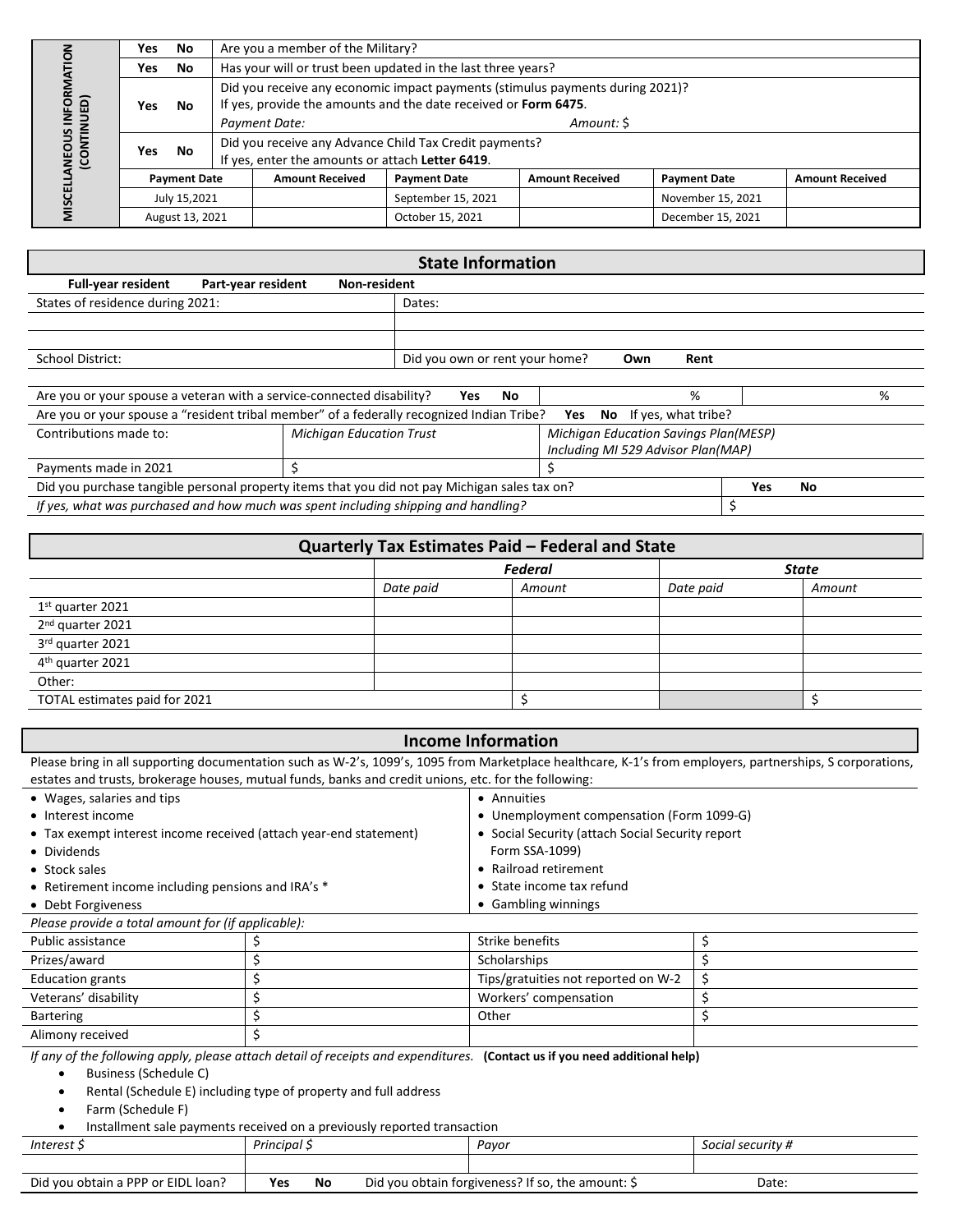|                                                                                                                                           |                                                                                                                                                                                                                                                               | Sales and Exchange Worksheet - Please bring 1099's you received                 |                                                   |                              |                                |     |            |                          |                |              |
|-------------------------------------------------------------------------------------------------------------------------------------------|---------------------------------------------------------------------------------------------------------------------------------------------------------------------------------------------------------------------------------------------------------------|---------------------------------------------------------------------------------|---------------------------------------------------|------------------------------|--------------------------------|-----|------------|--------------------------|----------------|--------------|
| Provide information about sales of stock, real estate or other property, along with Forms 1099-B, 1099-S, or other supporting statements. |                                                                                                                                                                                                                                                               |                                                                                 |                                                   |                              |                                |     |            |                          |                |              |
|                                                                                                                                           | Purchase date                                                                                                                                                                                                                                                 | Cost                                                                            |                                                   |                              | Selling date                   |     | Sale price |                          |                |              |
|                                                                                                                                           |                                                                                                                                                                                                                                                               |                                                                                 |                                                   |                              | \$                             |     |            |                          |                | \$           |
|                                                                                                                                           |                                                                                                                                                                                                                                                               |                                                                                 |                                                   |                              | \$                             |     |            |                          |                | \$           |
|                                                                                                                                           |                                                                                                                                                                                                                                                               |                                                                                 |                                                   |                              | \$                             |     |            |                          |                | \$           |
|                                                                                                                                           |                                                                                                                                                                                                                                                               |                                                                                 |                                                   |                              | Ś                              |     |            |                          |                | Ś            |
|                                                                                                                                           | We need exact purchase and sale dates and cost including reinvestments, if applicable, to determine the capital gain rate which applies. Electronic                                                                                                           |                                                                                 |                                                   |                              |                                |     |            |                          |                |              |
|                                                                                                                                           | spreadsheets can be imported into our tax package. Your statements from your broker (Form 1099-B) sometimes provide the cost/basis information<br>necessary to compute gain or loss. If the statement does not contain this information, you must provide it. |                                                                                 |                                                   |                              |                                |     |            |                          |                |              |
|                                                                                                                                           |                                                                                                                                                                                                                                                               |                                                                                 |                                                   |                              |                                |     |            |                          |                |              |
|                                                                                                                                           |                                                                                                                                                                                                                                                               |                                                                                 | <b>Other Adjustment/Credits</b>                   | <b>Retirement Plans</b>      |                                |     |            |                          |                |              |
|                                                                                                                                           | IRA Maximum \$6,000 for 2021 (additional \$1,000 if 50 years or older)                                                                                                                                                                                        |                                                                                 |                                                   |                              |                                |     |            |                          |                |              |
|                                                                                                                                           | Traditional or Roth IRA (indicate which):                                                                                                                                                                                                                     |                                                                                 |                                                   | Date made                    |                                |     |            | Amount                   |                |              |
| Taxpayer                                                                                                                                  |                                                                                                                                                                                                                                                               |                                                                                 |                                                   |                              |                                |     |            | \$                       |                |              |
| Spouse                                                                                                                                    |                                                                                                                                                                                                                                                               |                                                                                 |                                                   |                              |                                |     |            | \$                       |                |              |
|                                                                                                                                           | If amount listed is not the maximum, do you want to contribute the maximum?                                                                                                                                                                                   |                                                                                 |                                                   |                              |                                | Yes | No         |                          |                |              |
|                                                                                                                                           | Did you make a retirement plan rollover to a traditional or Roth IRA in 2021?                                                                                                                                                                                 |                                                                                 |                                                   |                              |                                | Yes | No         | If yes, amount: \$       |                |              |
|                                                                                                                                           | Do you or your spouse actively participate in an employer plan?                                                                                                                                                                                               |                                                                                 |                                                   |                              | Self:                          | Yes | No         | Spouse:                  | Yes<br>No      |              |
|                                                                                                                                           | Did you make contributions for a self-employed SEP, Simple and/or qualified plan?                                                                                                                                                                             |                                                                                 |                                                   |                              |                                | Yes | No         | If yes, amount: \$       |                |              |
|                                                                                                                                           | Some contributions for 2021 can be made in 2022                                                                                                                                                                                                               |                                                                                 |                                                   |                              |                                |     |            |                          |                |              |
|                                                                                                                                           |                                                                                                                                                                                                                                                               |                                                                                 |                                                   |                              |                                |     |            |                          |                |              |
|                                                                                                                                           |                                                                                                                                                                                                                                                               |                                                                                 |                                                   | <b>Child Care Credit</b>     |                                |     |            |                          |                |              |
|                                                                                                                                           | Child care expenses paid to allow parent to work or go to school (please estimate for each child):                                                                                                                                                            |                                                                                 |                                                   |                              |                                |     |            |                          |                |              |
|                                                                                                                                           | The following information is needed for each provider in order to claim the credit/totals should agree to dependent totals:                                                                                                                                   |                                                                                 |                                                   |                              |                                |     |            |                          |                |              |
| Provider name                                                                                                                             |                                                                                                                                                                                                                                                               |                                                                                 |                                                   |                              | Provider name                  |     |            |                          |                |              |
| <b>Address</b>                                                                                                                            |                                                                                                                                                                                                                                                               |                                                                                 |                                                   | <b>Address</b>               |                                |     |            |                          |                |              |
|                                                                                                                                           | Social security or ID number                                                                                                                                                                                                                                  |                                                                                 |                                                   |                              | Social security or ID number   |     |            |                          |                |              |
| TOTAL PAID \$                                                                                                                             |                                                                                                                                                                                                                                                               |                                                                                 |                                                   |                              | TOTAL PAID \$                  |     |            |                          |                |              |
|                                                                                                                                           | Amount you elected to defer through your payroll to a cafeteria or flex plan for child care in 2021 - should agree to W-2 box 10                                                                                                                              |                                                                                 |                                                   |                              |                                |     |            |                          | \$             |              |
|                                                                                                                                           |                                                                                                                                                                                                                                                               |                                                                                 | <b>Higher Education Deductions and/or Credits</b> |                              |                                |     |            |                          |                |              |
|                                                                                                                                           | Qualified tuition and course fees paid for student attending eligible education institutions post high school. Please attach your tuition settlement                                                                                                          |                                                                                 |                                                   |                              |                                |     |            |                          |                |              |
|                                                                                                                                           | statements and 1098T's. We need the institutions EIN, name and address.                                                                                                                                                                                       |                                                                                 |                                                   |                              |                                |     |            |                          |                |              |
| Yes<br>No                                                                                                                                 | Were any children                                                                                                                                                                                                                                             | Year in                                                                         | Paid by You: Tuition \$                           |                              |                                |     |            | Student loan interest \$ | Books \$       |              |
|                                                                                                                                           | attending college?                                                                                                                                                                                                                                            | college                                                                         | Paid by student: Tuition \$                       |                              |                                |     |            | Student loan interest \$ | Books \$       |              |
|                                                                                                                                           | Other expenses:                                                                                                                                                                                                                                               |                                                                                 |                                                   |                              |                                |     |            |                          |                |              |
| Yes<br>No                                                                                                                                 | Did you pay any tuition for a private school for a dependent child or take classes yourself?                                                                                                                                                                  |                                                                                 |                                                   |                              |                                |     |            |                          |                |              |
|                                                                                                                                           | <b>Student</b>                                                                                                                                                                                                                                                |                                                                                 |                                                   |                              |                                |     |            |                          | Amount paid \$ |              |
|                                                                                                                                           |                                                                                                                                                                                                                                                               |                                                                                 |                                                   |                              |                                |     |            |                          |                |              |
|                                                                                                                                           | Name and address of school                                                                                                                                                                                                                                    |                                                                                 |                                                   |                              |                                |     |            |                          |                |              |
|                                                                                                                                           | Qualified Student Loan Interest Paid in 2021 for you, spouse or dependent                                                                                                                                                                                     |                                                                                 |                                                   |                              |                                |     |            |                          |                |              |
| Name                                                                                                                                      |                                                                                                                                                                                                                                                               | Amount \$                                                                       |                                                   |                              | <b>Taxpayer</b>                |     | Spouse     |                          | Dependent      |              |
|                                                                                                                                           | \$2,500 Maximum per year - Income Limits Apply                                                                                                                                                                                                                |                                                                                 |                                                   |                              |                                |     |            |                          |                |              |
|                                                                                                                                           | Education Savings Account (ESA) - maximum \$2,000 for 2021 & 2022                                                                                                                                                                                             |                                                                                 |                                                   |                              |                                |     |            |                          |                |              |
|                                                                                                                                           | Contributions made in 2021                                                                                                                                                                                                                                    | \$                                                                              |                                                   |                              | Distributions received in 2021 |     |            | \$                       |                |              |
|                                                                                                                                           |                                                                                                                                                                                                                                                               |                                                                                 |                                                   | <b>Adjustments Worksheet</b> |                                |     |            |                          |                |              |
|                                                                                                                                           | Educator expenses. Classroom expenses of teachers, counselors, and principals. Maximum \$250 each (\$500 joint)                                                                                                                                               |                                                                                 |                                                   |                              |                                |     |            |                          | \$             |              |
| \$<br>Are you covered by a Health Savings Account (HSA)? Amount of deductible contributions                                               |                                                                                                                                                                                                                                                               |                                                                                 |                                                   |                              |                                |     |            |                          |                |              |
| \$<br>Self-employed SEP, Simple, and qualified plans. Some contributions for 2021 may be made in 2022.                                    |                                                                                                                                                                                                                                                               |                                                                                 |                                                   |                              |                                |     |            |                          |                |              |
| \$<br>Self-employed health insurance deduction. (Sole proprietors)                                                                        |                                                                                                                                                                                                                                                               |                                                                                 |                                                   |                              |                                |     |            |                          |                |              |
| \$<br>Penalty on early withdrawal of savings.                                                                                             |                                                                                                                                                                                                                                                               |                                                                                 |                                                   |                              |                                |     |            |                          |                |              |
| Moving expenses. Job-related move and at least 50-mile increase in commuting distance. ARMED FORCES ONLY<br>Ask preparer                  |                                                                                                                                                                                                                                                               |                                                                                 |                                                   |                              |                                |     |            |                          |                |              |
|                                                                                                                                           | Business expenses of reservists, performing artists, and fee-based government officials.                                                                                                                                                                      |                                                                                 |                                                   |                              |                                |     |            |                          |                | Ask preparer |
|                                                                                                                                           | Charitable contributions for year (up to \$300 deduction per person for joint returns even if you do not itemize).                                                                                                                                            |                                                                                 |                                                   |                              |                                |     |            |                          | \$             |              |
|                                                                                                                                           |                                                                                                                                                                                                                                                               |                                                                                 |                                                   |                              |                                |     |            |                          |                |              |
|                                                                                                                                           |                                                                                                                                                                                                                                                               | Questions & Concerns to Be Addressed During the Preparation of Your Tax Return: |                                                   |                              |                                |     |            |                          |                |              |